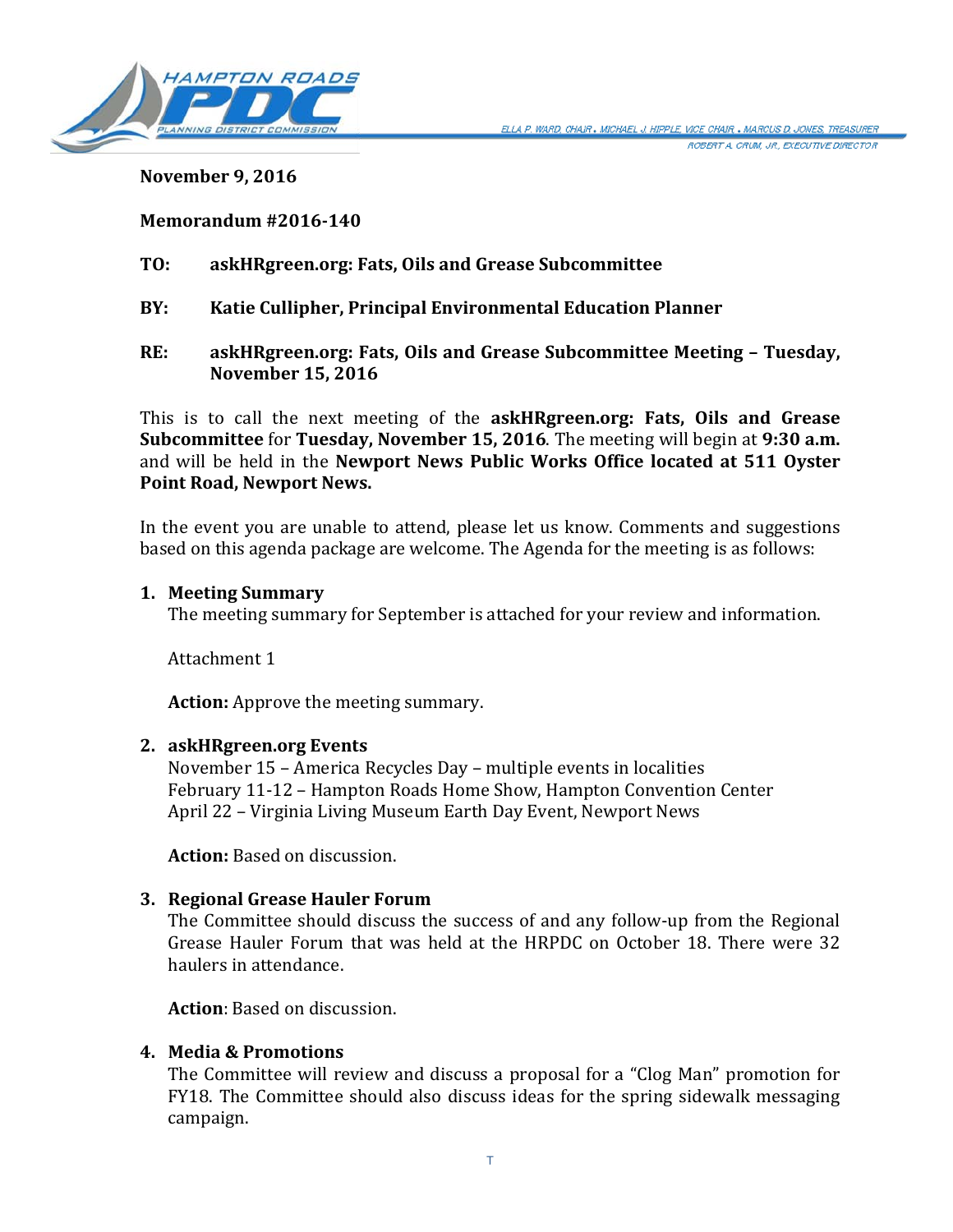Attachment 4A, 4B, 4C

**Action:** Based on discussion.

#### **5. HRFOG.com Development Initiatives**

Attached is an updated task list of development initiatives for the hrfog.com website. All priority 1 initiatives have been completed. The Committee should review priority 2 and 3 initiatives and make any adjustments necessary.

Attachment 5

**Action:** Based on discussion.

## **6. Hampton Roads Regional Technical Standards**

The Committee should review and discuss the Regional Technical Standards for the Sizing of Grease Control Devices, attached.

Attachment 6

**Action:** Based on discussion.

#### **7. Roundtable Discussion**

Committee members should share any information or discuss any current issues with their FOG programs.

**Action:** Based on discussion.

#### **8. Staff Reports**

**Budget** – The current budget is attached for review.

Attachment 8

**Action:** Based on discussion.

**Next Meeting –** Tuesday, December 20, 2016 at 9:30 a.m. at HRPDC office.

krc/sl